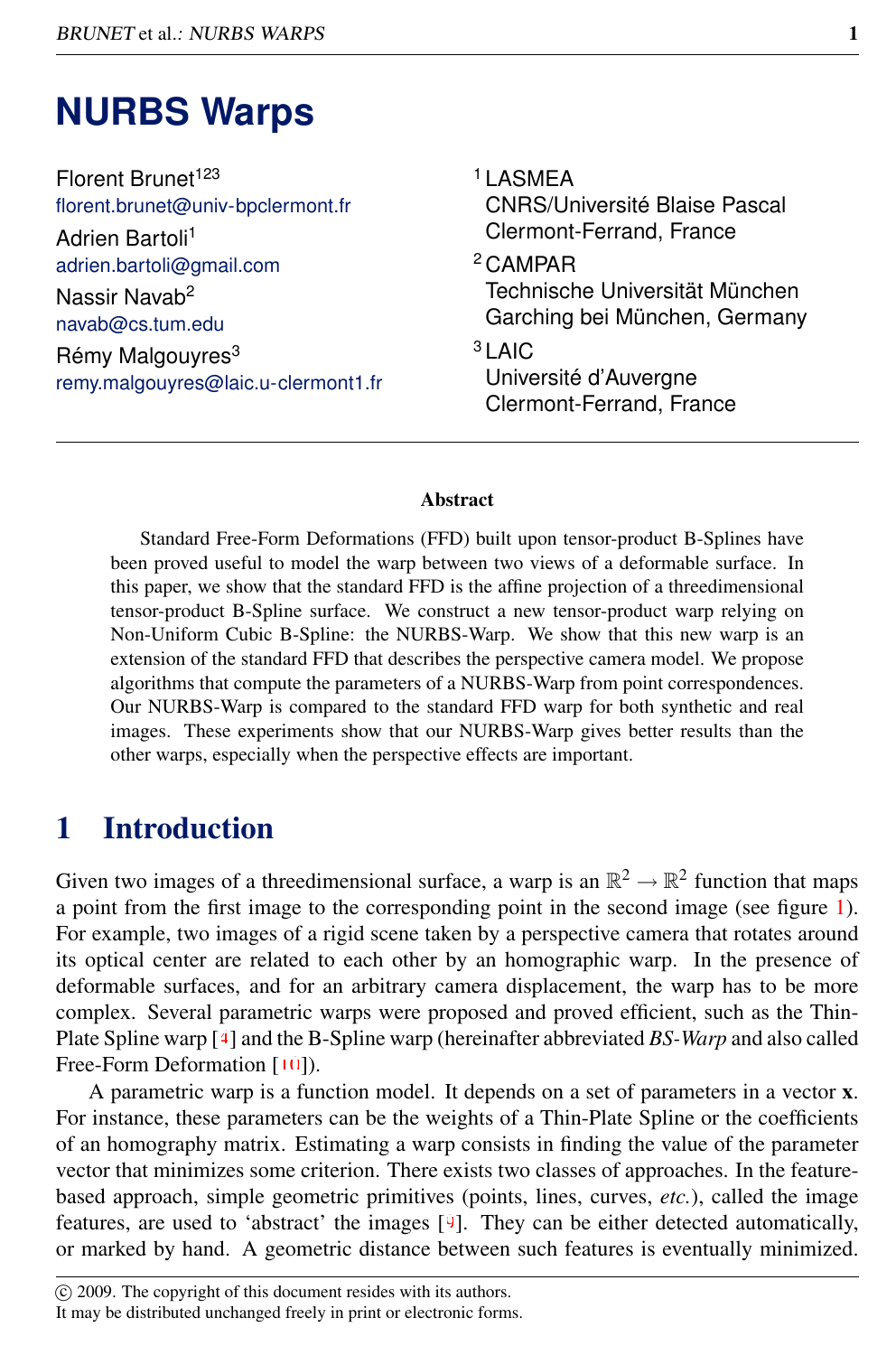The other approach is called pixel-based (or direct approach). It consists in minimizing the discrepancy between the color of the pixels matched by the warp [1].



<span id="page-1-0"></span>Figure 1: A warp  $\mathcal W$  is a function that maps a 2D point q from the first image to a point q' in the second image.

In this paper, we bring several contributions. We first demonstrate in section [2](#page-1-1) that the classical BS-Warp corresponds to affine imaging condition, in the sense that it models the affine projection of some 3D surface. We then propose our most important contribution in section [3:](#page-3-0) a novel parametric warp we call *NURBS-Warp*, that extends the classical BS-Warp to perspective projection. This warp has a simple analytical form: it is obtained as the two-way tensor-product of bivalued Non-Uniform Rational B-Splines (NURBS). Finally, we give in section [4](#page-4-0) algorithms for the feature-based estimation of our NURBS-Warp. More precisely, we consider that a set  $\{q_k \leftrightarrow q'_k\}_{k=1,\dots,r}$  of point correspondences between the two images is known, and show how the parameters that minimize the classical *transfer error* can be found, by solving:

$$
\min_{\mathbf{x}} \sum_{k=1}^{r} d^2 \left( \mathbf{q}'_k, \mathcal{W}(\mathbf{q}_k; \mathbf{x}) \right), \tag{1}
$$

where *W* represents the warp and  $d^2(\mathbf{a}, \mathbf{b})$  is the squared euclidean distance between the points a and b. We finally report experimental results in section [5](#page-6-0) and conclude the paper.

#### <span id="page-1-1"></span>2 BS-Warps

<span id="page-1-3"></span>**Definition.** We denote  $\mathcal{W}_B$  the BS-Warp. Following the literature about B-Splines (for instance,  $[6, 7]$ , the BS-Warp can be defined as the tensor-product of monodimensional B-Splines:

$$
\mathscr{W}_B(\mathbf{q}; \mathbf{x}) = \sum_{i=1}^m \sum_{j=1}^n \mathbf{p}_{ij} N_i(x) N_j(y), \qquad (2)
$$

where the functions  $N_i : \mathbb{R} \to \mathbb{R}$  are the B-Spline basis functions of degree three<sup>[1](#page-1-2)</sup> and the  $\mathbf{p}_{ij} = (p_{ij}^x, p_{ij}^y)^\mathsf{T}$  are the control points (grouped in the parameter vector  $\mathbf{x} \in \mathbb{R}^{2mn}$ ). The scalars  $\vec{m}$  and  $\vec{n}$  are the number of control points along the  $\vec{x}$  and  $\vec{y}$  directions respectively. Note that we consider as coincident the knot sequences used to define the B-Spline basis functions.

Affine interpretation. If we consider that the observed surface is modeled by a threedimensional tensor-product B-Spline, the BS-Warp corresponds to the transformation between the two images under affine imaging conditions (see figure [2](#page-2-0) for an illustration).

<span id="page-1-2"></span> $<sup>1</sup>A$  B-Spline can actually be of any degree but we restrict our study to degree 3 since it is a good compromise</sup> between flexibility and efficiency.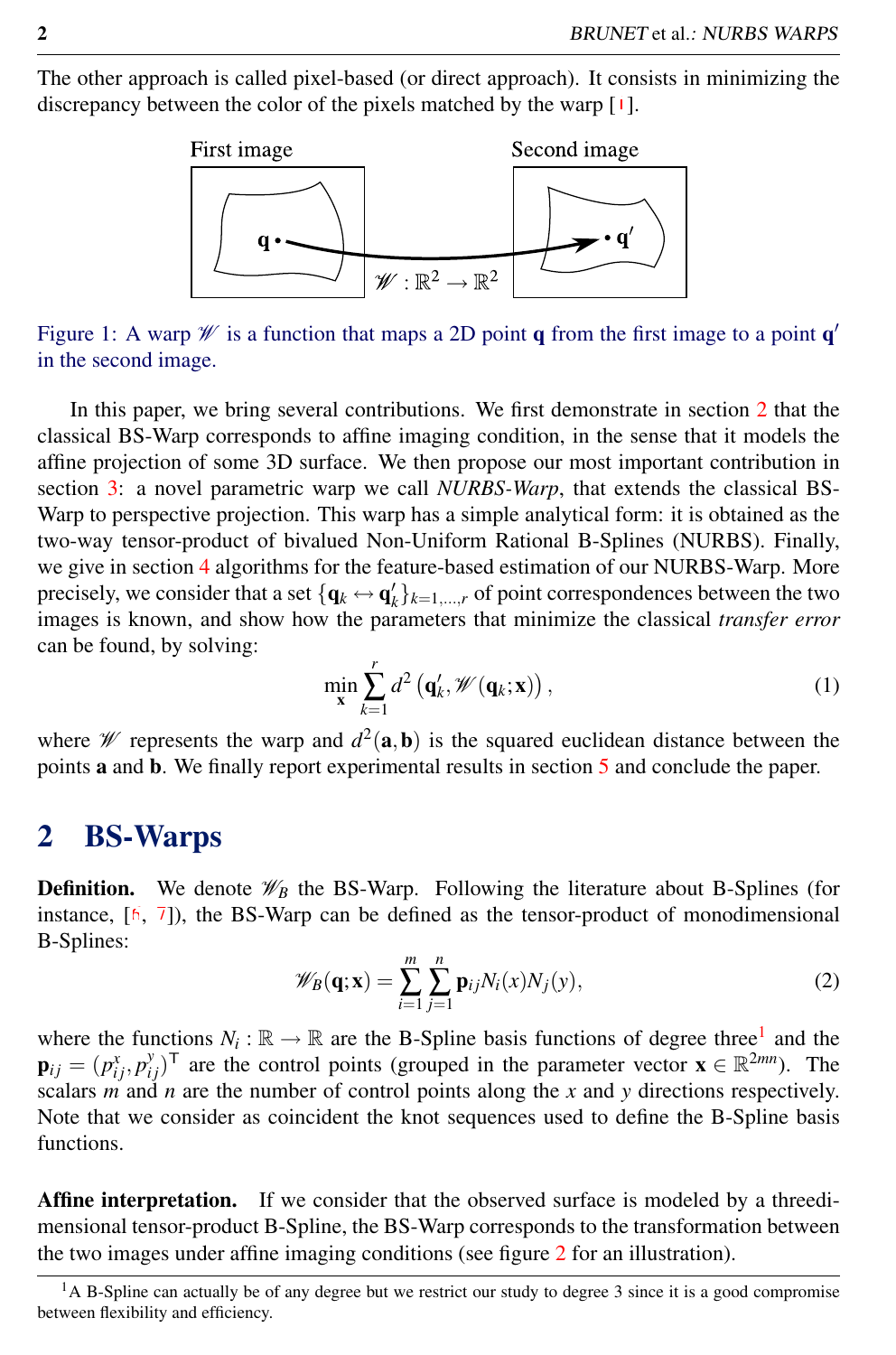

<span id="page-2-0"></span>Figure 2: A BS-Warp can be seen as the result of a threedimensional B-Spline surface projected under affine conditions.

<span id="page-2-2"></span>Let  $\mathcal{R}: \mathbb{R}^2 \to \mathbb{R}^3$  be the 2D-3D map between the first image and the threedimensional surface:

$$
\mathbf{Q} = \mathscr{R}(\mathbf{q}; \mathbf{x}) = \sum_{i=1}^{m} \sum_{j=1}^{n} \bar{\mathbf{p}}_{i,j} N_i(x) N_j(y), \qquad (3)
$$

with  $\bar{\mathbf{p}}_{i,j} = (\bar{p}_{i,j}^x \, \bar{p}_{i,j}^y \, \bar{p}_{i,j}^z)^\top \in \mathbb{R}^3$  the 3D control points of the surface. Let  $\mathscr{A} : \mathbb{R}^3 \to \mathbb{R}^2$  be the affine projection of the surface into the second image:

$$
\mathscr{A}(\mathbf{Q}) = \mathbf{A}\mathbf{Q},\tag{4}
$$

with A the matrix which models the affine projection, assuming that the 3D surface is expressed within the coordinate frame of the second camera:

$$
A = \begin{pmatrix} a_x & 0 & 0 \\ 0 & a_y & 0 \end{pmatrix}.
$$
 (5)

<span id="page-2-1"></span>Given these notations, the warped point  $q'$  can be written  $\mathscr{A}(\mathscr{R}(q))$  which, after expansion, gives:

$$
\mathbf{q}' = \sum_{i=1}^{m} \sum_{j=1}^{n} \left( \frac{\bar{p}_{i,j}^{x}}{\bar{p}_{i,j}^{x}} \right) N_i(x) N_j(y). \tag{6}
$$

Equation [\(6\)](#page-2-1) matches the definition [\(2\)](#page-1-3) of a BS-Warp.

BS-Warps are not suited for perspective imaging conditions. As we just demonstrated, BS-Warps are obtained under affine imaging conditions. In this paragraph, we illustrate that BS-Warps are indeed not suited for perspective imaging conditions. This comes from the fact that the division appearing in a perspective projection is not present in the BS-Warp model.

The bad behavior of the BS-Warp in the presence of perspective effects is illustrated in figure [3.](#page-3-1) In this experiment, we simulate a set of point correspondences by transforming a regular grid with an homography parameterized by a scalar *a* that controls the amount of perspective effect. The  $3 \times 3$  matrix of this homography,  $H_a$ , is given by:

$$
\mathsf{H}_a \propto \frac{1}{a} \begin{pmatrix} (a+1)^2/4 & 0 & -(a^2-1)/4 \\ 0 & a(a+1)/2 & 0 \\ -(a^2-1)/4 & 0 & (a+1)^2/4 \end{pmatrix},\tag{7}
$$

 $\Box$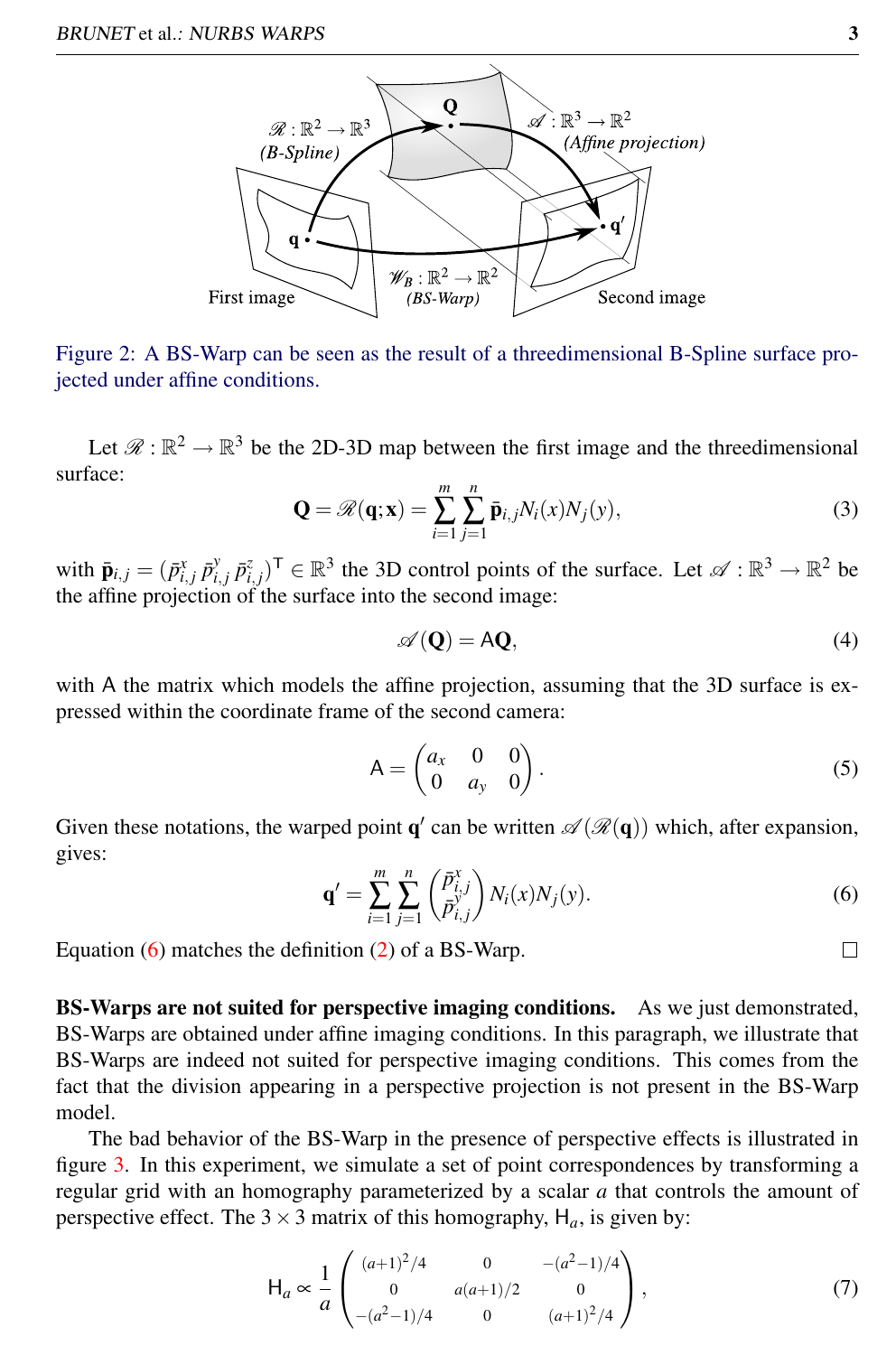where  $\infty$  indicates equality up to scale. The larger  $|a-1|$ , the more important the perspective effect. Figure [3c](#page-3-1) clearly shows that the transformation can be correctly modeled by a BS-Warp only when  $a = 1$ , *i.e.* when the perspective effect is almost inexistant. Figure [3d](#page-3-1) shows that the number of control points of a BS-Warp must be significantly large in order to correctly model a perspective effect.



<span id="page-3-1"></span>Figure 3: Bad behavior of the BS-Warp in the presence of perspective effects. (a) Data points on a regular grid (first image). (b) Transformed points simulating a perspective effect with an homography (second image). (c) Influence of the perspective effect on a BS-Warp with 16 control points. (d) The perspective effect  $(a = \frac{5}{2})$  can be modeled with a BS-Warp but it requires a large amount of control points.

### <span id="page-3-0"></span>3 NURBS-Warps

This section introduces a new warp, the NURBS-Warp, which is built upon tensor-product Non-Uniform Cubic B-Splines. We show that the NURBS-Warp naturally appears when replacing the affine projection by a perspective one in the image formation model of the previous section. As our experimental results show, the NURBS-Warp performs better in the presence of perspective effects.

Perspective interpretation. Following the same reasoning as for the BS-Warp in the previous section, we show that the NURBS-Warp corresponds to perspective imaging conditions. This is illustrated in figure [4.](#page-3-2)



<span id="page-3-2"></span>Figure 4: A NURBS-Warp can be seen as the result of a threedimensional B-Spline surface projected under perspective conditions.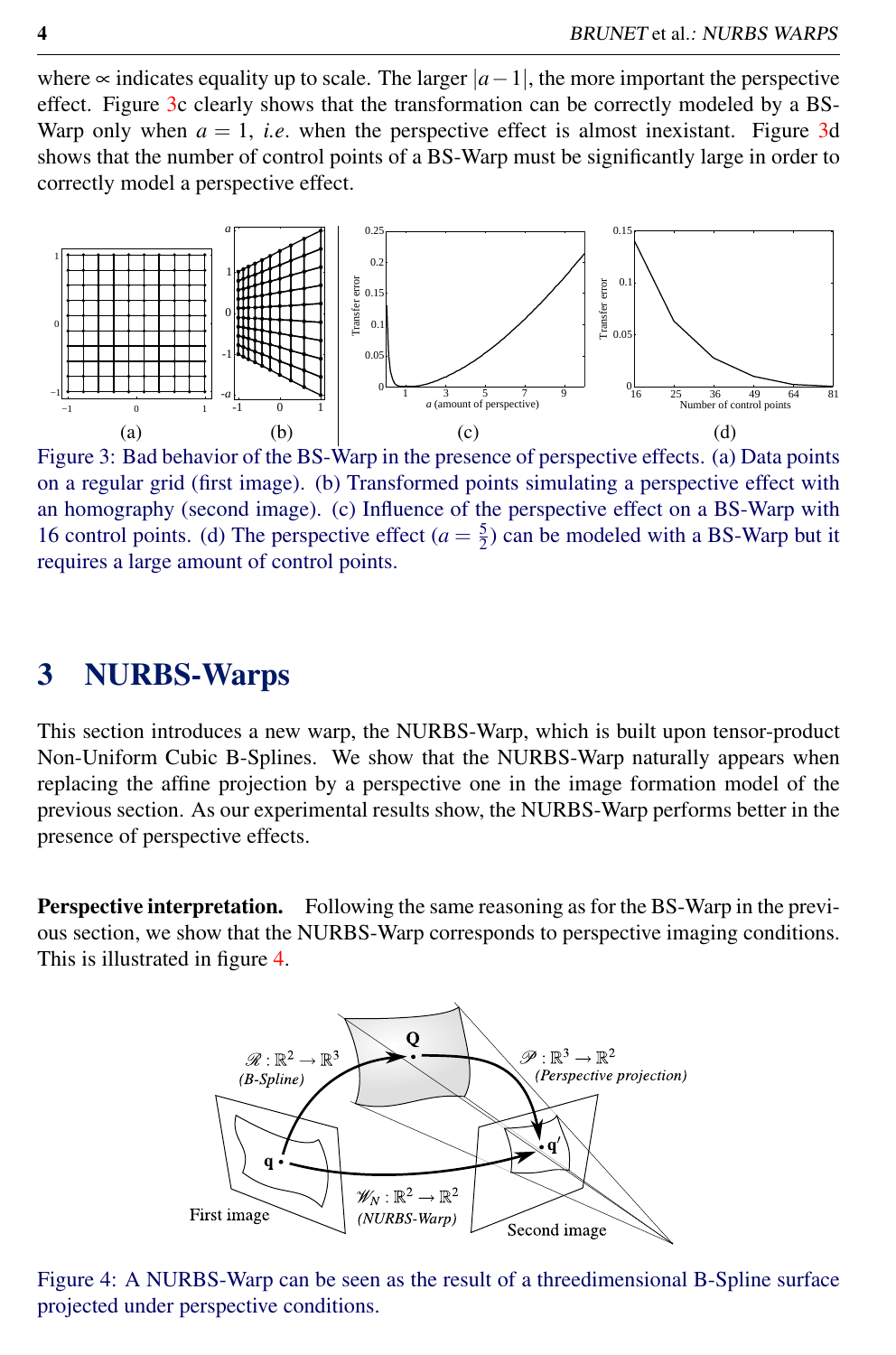Let  $\mathscr P$  be the perspective projection:

<span id="page-4-1"></span>
$$
\mathscr{P}(\mathbf{Q}) = \psi(\mathsf{K}\mathbf{Q}),\tag{8}
$$

with K the matrix of intrinsic parameters for the second camera.  $\psi$  is the homogeneous to affine coordinates function, *i.e.*  $\Psi(\check{q}) = q$  where  $\check{q}$  are the homogeneous coordinates of q  $(\check{\mathbf{q}}^{\mathsf{T}} = (\mathbf{q}^{\mathsf{T}} 1))$ . We assume that the image coordinates are chosen such that the origin coincides with the principal point:

<span id="page-4-2"></span>
$$
K = \begin{pmatrix} f_x & 0 & 0 \\ 0 & f_y & 0 \\ 0 & 0 & 1 \end{pmatrix}.
$$
 (9)

Replacing  $Q$  by its expression  $(3)$  in equation  $(8)$  leads to:

$$
\mathscr{P}(\mathbf{Q}) = \mathscr{P}(\mathscr{R}(\mathbf{q})) = \frac{1}{\sum_{i=1}^{m} \sum_{j=1}^{n} \bar{p}_{i,j}^{z} N_i(x) N_j(y)} \begin{pmatrix} f_x \sum_{i=1}^{m} \sum_{j=1}^{n} \bar{p}_{i,j}^{x} N_i(x) N_j(y) \\ f_y \sum_{i=1}^{m} \sum_{j=1}^{n} \bar{p}_{i,j}^{y} N_i(x) N_j(y) \end{pmatrix} . \tag{10}
$$

Defining  $w_{i,j} = \bar{p}_{i,j}^z$ ,  $p_{i,j}^x = f_x \frac{\bar{p}_{i,j}^x}{w_{i,j}}$  and  $p_{i,j}^y = f_y \frac{\bar{p}_{i,j}^y}{w_{i,j}}$ , equation [\(10\)](#page-4-2) is the very definition of a tensor-product NURBS [5] with control points  $\mathbf{p}_{i,j}^T = (p_{i,j}^x, p_{i,j}^y)$  and weights  $w_{i,j}$ . We denote W*<sup>N</sup>* this new warp and call it a *NURBS-Warp*:

<span id="page-4-3"></span>
$$
\mathscr{W}_{N}(\mathbf{q}; \mathbf{x}) = \frac{\sum_{i=1}^{m} \sum_{j=1}^{n} \mathbf{p}_{i,j} w_{i,j} N_i(x) N_j(y)}{\sum_{i=1}^{m} \sum_{j=1}^{n} w_{i,j} N_i(x) N_j(y)}.
$$
\n(11)

Here, the warp parameters, *i.e*. the control points and the weights, are grouped into a vector  $\mathbf{x} \in \mathbb{R}^{3mn}$ .

Using the NURBS-Warp in the setup used for the experiment of figure [3](#page-3-1) leads to a transfer error consistently smaller than  $10^{-5}$  pixels.

Homogeneous NURBS-Warp. The NURBS-Warp defined by equation [\(11\)](#page-4-3) can be expressed with homogeneous coordinates. We note  $\mathcal{W}_N$  the NURBS-Warp in homogeneous coordinates:

<span id="page-4-4"></span>
$$
\mathscr{W}_{N}(\mathbf{q}; \mathbf{x}) \propto \begin{pmatrix} \frac{\sum_{i=1}^{m} \sum_{j=1}^{n} p_{i,j}^{x} w_{i,j} N_{i}(x) N_{j}(y)}{\sum_{i=1}^{m} \sum_{j=1}^{n} w_{i,j} N_{i}(x) N_{j}(y)} \\ \frac{\sum_{i=1}^{m} \sum_{j=1}^{n} p_{i,j}^{y} w_{i,j} N_{i}(x) N_{j}(y)}{\sum_{i=1}^{m} \sum_{j=1}^{n} w_{i,j} N_{i}(x) N_{j}(y)} \end{pmatrix} \propto \sum_{i=1}^{m} \sum_{j=1}^{n} \begin{pmatrix} p_{i,j}^{x} w_{i,j} \\ p_{i,j}^{y} w_{i,j} \\ w_{i,j} \end{pmatrix} N_{i}(x) N_{j}(y). \tag{12}
$$

We observe that in the homogeneous version of equation  $(12)$ , our NURBS-Warp does a linear combination of control points in homogeneous coordinates, as opposed to the classical BS-Warp of equation [\(2\)](#page-1-3) that does a linear combination of control points in affine coordinates. This is what makes our NURBS-Warp able to model perspective projection, thanks to the division 'hidden' in the homogeneous coordinates.

## <span id="page-4-0"></span>4 Parameter Estimation

In this section, we show how the BS-Warp and the NURBS-Warp parameters can be estimated, *i.e*. how the following minimization problem can be solved:

<span id="page-4-5"></span>
$$
\min_{\mathbf{x}} \sum_{k=1}^{r} d^2 \left( \mathbf{q}'_k, \mathcal{W}(\mathbf{q}_k; \mathbf{x}) \right). \tag{13}
$$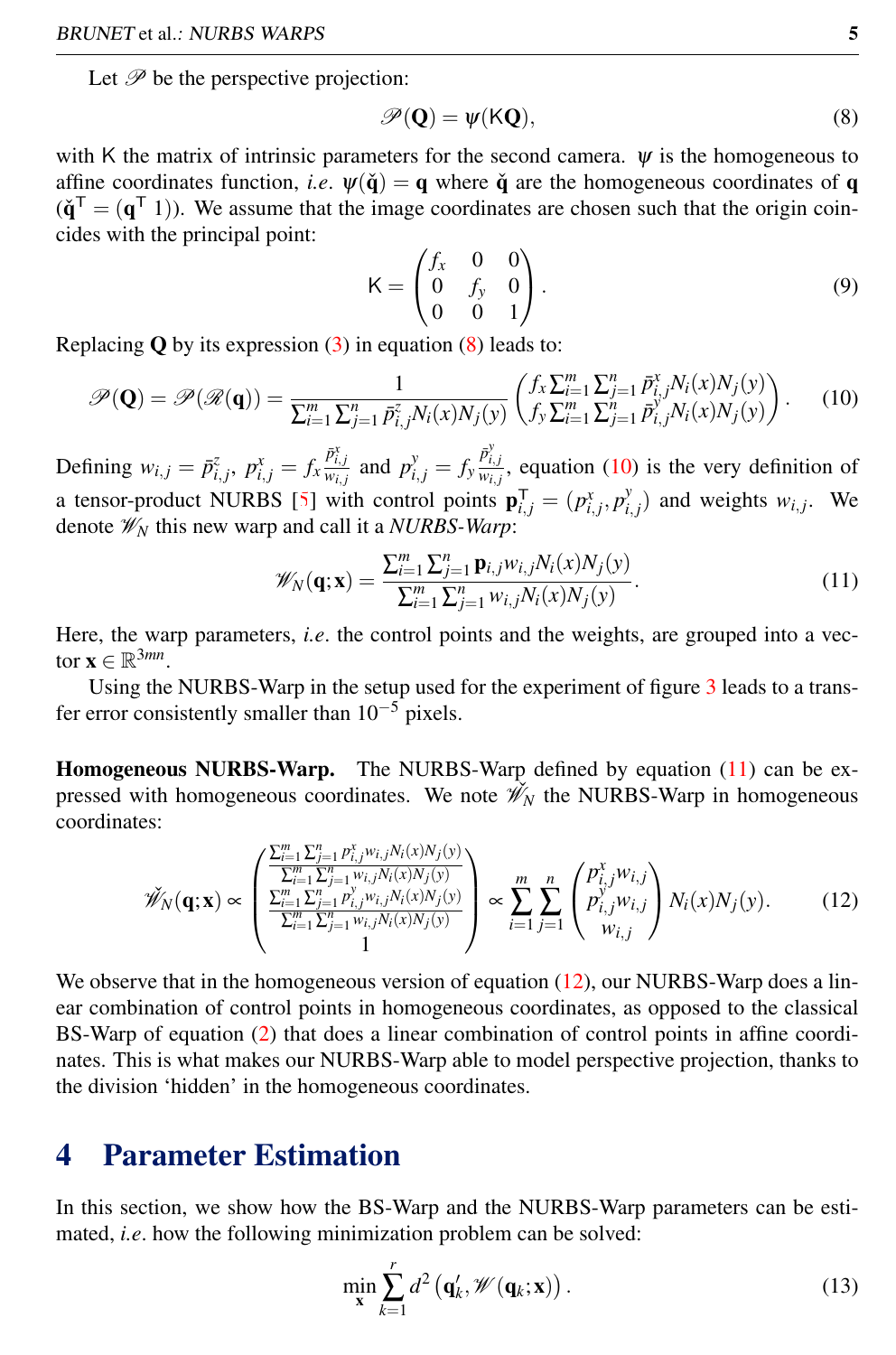#### 4.1 The BS-Warp

The dependency of the BS-Warp to its parameters is linear. As a consequence, the optimization problem [\(13\)](#page-4-5) for a BS-Warp simply reduces to an ordinary linear least-squares minimization problem.

#### 4.2 The NURBS-Warp

Contrarily to the BS-Warp, the dependency of the NURBS-Warp to its parameters is not linear. Problem [\(13\)](#page-4-5) thus leads one to a non-linear least-squares optimization problem. It is a well-known fact that this kind of problem can be efficiently solved using an iterative algorithm such as Levenberg-Marquardt. Such an algorithm needs an initial solution. We propose three approaches to compute an initial set of parameters (which are further detailed in the sequel of this section):

- First approach: Act as if the images were taken under affine imaging conditions.
- Second approach: Act as if the warp relating the two images was an homography.
- Third approach: Use an algebraic approximation to the transfer error function.

Since all of these three approaches are relatively cheap to compute, it is possible to test the three of them and choose as initial parameters those that give the smallest transfer error.

First approach (affine initialization). An initial solution for the NURBS-Warp estimation problem can be computed by setting all the weights to 1. By doing so, the equation defining a NURBS-warp reduces to the expression of a simple BS-Warp. An initial set of parameters can thus be computed using ordinary least-squares minimization. Since the BS-Warp corresponds to affine imaging conditions, this approach is expected to give good results when the effects of perspective are limited.

Second approach (homographic warp). Even if the homographic warp is not suited to deformable environments, it can be a good approximation (particularly if the surface bending is not important). We denote  $\mathcal{W}_H$  the homographic warp. It is defined by:

$$
\mathscr{W}_H(\mathbf{q}; \mathbf{x}) = \frac{1}{p_7 x + p_8 y + 1} \begin{pmatrix} p_1 x + p_2 y + p_3 \\ p_4 x + p_5 y + p_6 \end{pmatrix},
$$
(14)

with  $\mathbf{x}^T = (p_1 \dots p_8)$ . Minimizing the transfer error of equation [\(13\)](#page-4-5) with the homographic warp  $\mathcal{W}_H$  can be achieved iteratively using, for instance, the Levenberg-Marquardt algorithm (and by taking the identity warp or the algebraic solution as an initialization). A complete review of homographic warp estimation can be found in [8].

<span id="page-5-0"></span>Third approach (algebraic approximation). The third and last approach we propose to initialize the optimization process consists in minimizing an algebraic approximation to the transfer error:

$$
\min_{\mathbf{x}} \sum_{k=1}^{r} d_a^2 \left( \mathbf{q}'_k, \mathcal{W}_N(\mathbf{q}_k; \mathbf{x}) \right), \tag{15}
$$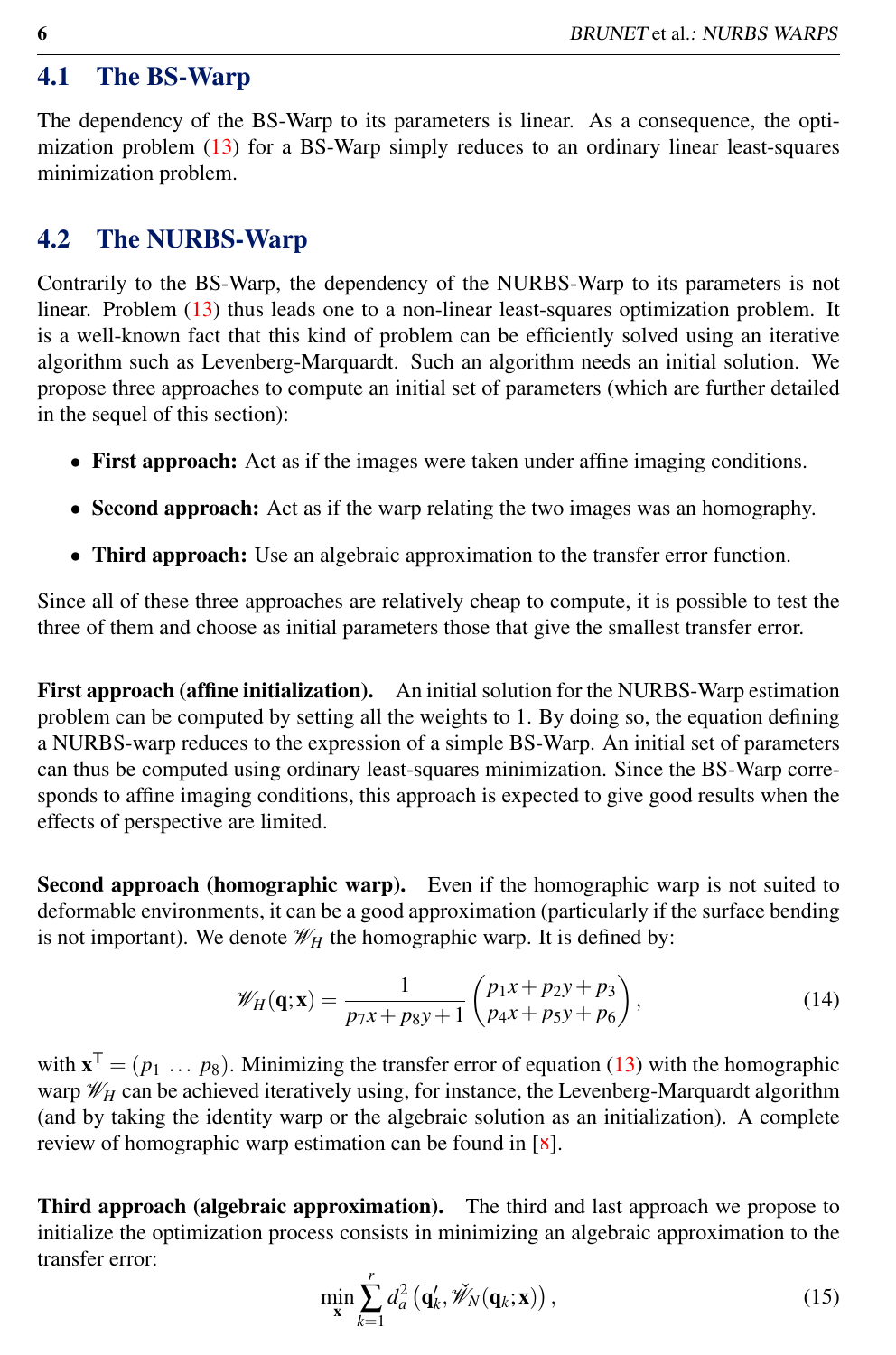with  $d_a^2(\mathbf{q}', \check{\mathbf{q}}) = ||S(\tilde{\mathbf{q}}' \times \check{\mathbf{q}})||^2$  $d_a^2(\mathbf{q}', \check{\mathbf{q}}) = ||S(\tilde{\mathbf{q}}' \times \check{\mathbf{q}})||^2$  $d_a^2(\mathbf{q}', \check{\mathbf{q}}) = ||S(\tilde{\mathbf{q}}' \times \check{\mathbf{q}})||^2$  an algebraic distance between the points<sup>2</sup> q and  $\mathbf{q}'$ . The operator S removes the last element of a 3-vector.  $\tilde{q}'$  are the scaled homogeneous coordinates of  $q'$  $(i.e. \tilde{\mathbf{q}}^{\prime\top} = (\mathbf{q}^{\prime\top} 1)$ . If we make the following variable change in expression [\(12\)](#page-4-4) of the homogeneous NURBS-Warp:  $a_{i,j} = p_{i,j}^x w_{i,j}$  and  $b_{i,j} = p_{i,j}^y w_{i,j}$  then it is straightforward to see that the algebraic distance is the squared euclidean norm of an expression linear with respect to the parameters  $a_{i,j}$ ,  $b_{i,j}$  and  $w_{i,j}$ . Replacing the algebraic distance by its expression in the initial optimization problem of equation [\(15\)](#page-5-0) leads to homogeneous linear least-squares. This problem can be solved with singular value decomposition [3].

## <span id="page-6-0"></span>5 Experiments

#### 5.1 Simulated Data

Simulation setup. We generate two images by simulating two cameras looking at a surface with different deformations between the views. The surface is generated as a linear combination of two objects: a simple plane and a more deformed surface (see figure [5\)](#page-6-2). A single parameter,  $\alpha$ , controls the amount of surface bending. Points on the surface are projected on the images and corrupted with an additive gaussian noise. The perspective effect is controlled by varying the distance between the scene and the camera (the focal length, *f* , is adjusted so that the apparent size of the imaged surface remains approximately the same). The influence of three quantities are tested independently:

- the amount of noise: controlled by the standard deviation  $\sigma$  in pixels;
- the amount of bending: controlled by the previously described parameter  $\alpha$ ;
- $\bullet$  the amount of perspective: controlled by the scene to camera distance  $d$ , in pixels.



<span id="page-6-2"></span>Figure 5: The simulated threedimensional surfaces used in our experiments are obtained as linear combinations of a plane ( $\alpha = 1$ ) and of a more distorted surface ( $\alpha = 0$ ).

The default simulation parameters are  $r = 192$  point correspondences,  $\sigma = 1$  pixel,  $\alpha = \frac{1}{2}$ ,  $d = 800$  pixels,  $f = 400$  pixels and *n* control points. These parameters yield mild perspective effects. For each set of parameters, the generated surface is also rotated around its center. The reported results are the average of the mean transfer error over 100 surfaces which have different rotations and corruptions of the projected points. For each varied parameter, three plots report the results for different numbers of control points ( $n = 16$ ,  $n = 25$ ) and  $n = 36$ ). Four curves are reported on each plot. They correspond to the homographic warp, the initial estimate of the NURBS-Warp using the algebraic distance, the optimal BS-Warp and the final NURBS-Warp.

<span id="page-6-1"></span><sup>&</sup>lt;sup>2</sup>This algebraic distance is valid only if the point coordinates are normalized according to  $[\frac{8}{3}]$ . We did not introduced it in our equations for the sake of clarity.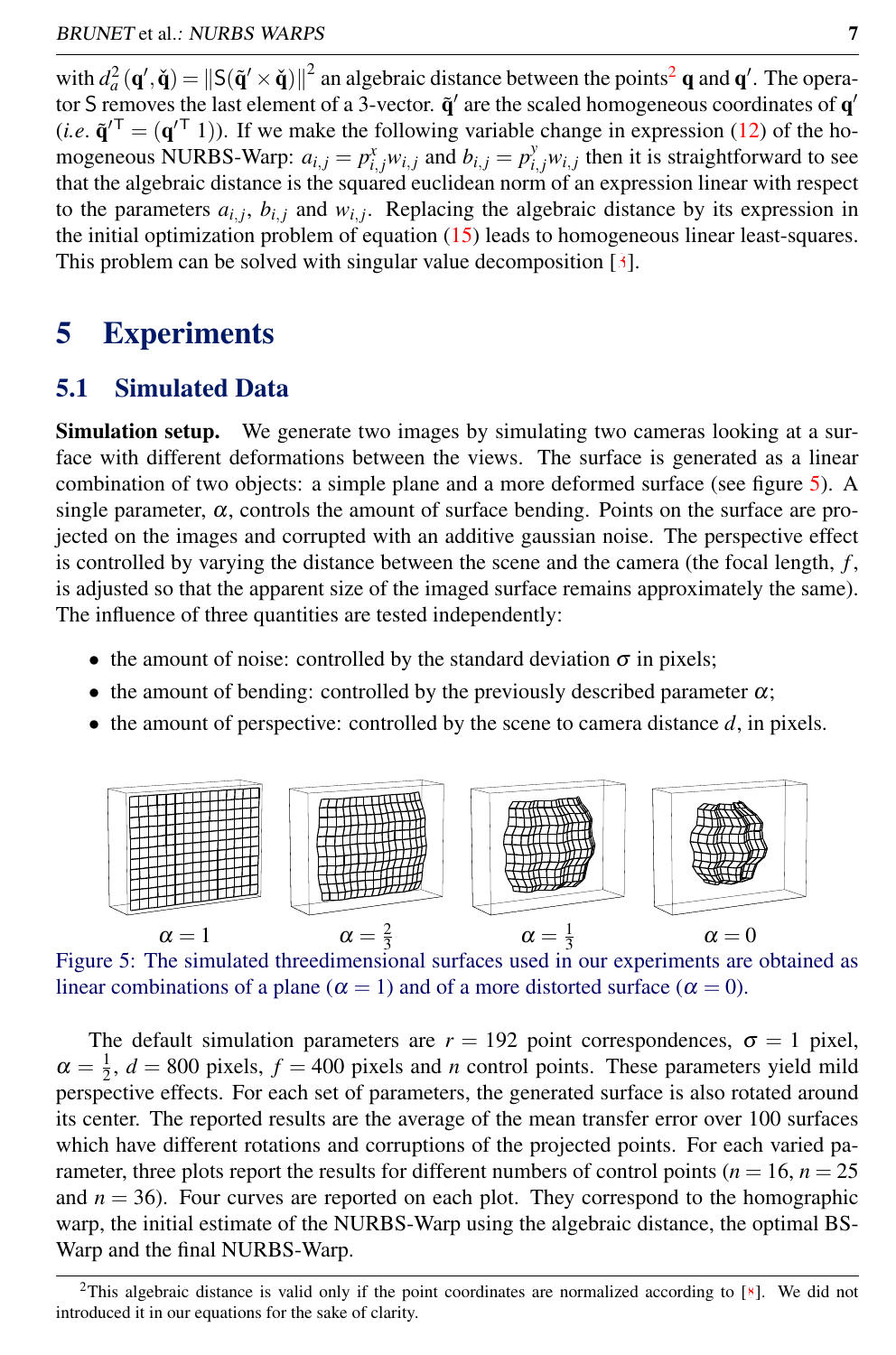Two general observations can be made about those results. First, the experiments show that the NURBS-Warp always outperforms the three other approaches. This comes from the fact that it is designed, by construction, to model more complex deformations between images<sup>[3](#page-7-0)</sup>. Second, the following results show that the larger the number of control points, the lower the transfer error.

Influence of noise. Figure [6](#page-7-1) shows the influence of the amount of noise on the estimated warps. We can see that the influence of this factor is relatively limited and, more importantly, that this influence is similar for all the four warps.



<span id="page-7-1"></span>Influence of bending. The influence of the amount of bending is studied by varying the parameter  $\alpha$ . The results are reported in figure [7.](#page-7-2) This experiment shows, as expected, that the homographic warp is the one which is the most influenced by the deformations of the observed surface. It comes from the fact that the homographic warp inherently does not model deformable environments.



<span id="page-7-2"></span>Influence of perspective (1). The influence of the perspective effect is studied by varying the scene to camera distance: the larger the distance, the more affine the imaging conditions. The results are reported in figure [8.](#page-8-0) This experiment truly reveals the full power of the proposed NURBS-Warp. Indeed, for the lowest number of control points  $(n = 16)$ , we see that with an important perspective effect  $(d = 270)$ , the NURBS-Warp is more than twice as good as the BS-Warp. Two main reasons explain this result. First, the NURBS-Warp has

<span id="page-7-0"></span><sup>&</sup>lt;sup>3</sup>Besides, it seems natural that the NURBS-Warp estimate is better than the other approaches since its parameter estimation starts from an initial solution which corresponds to the parameters of the best estimate among the three other approaches.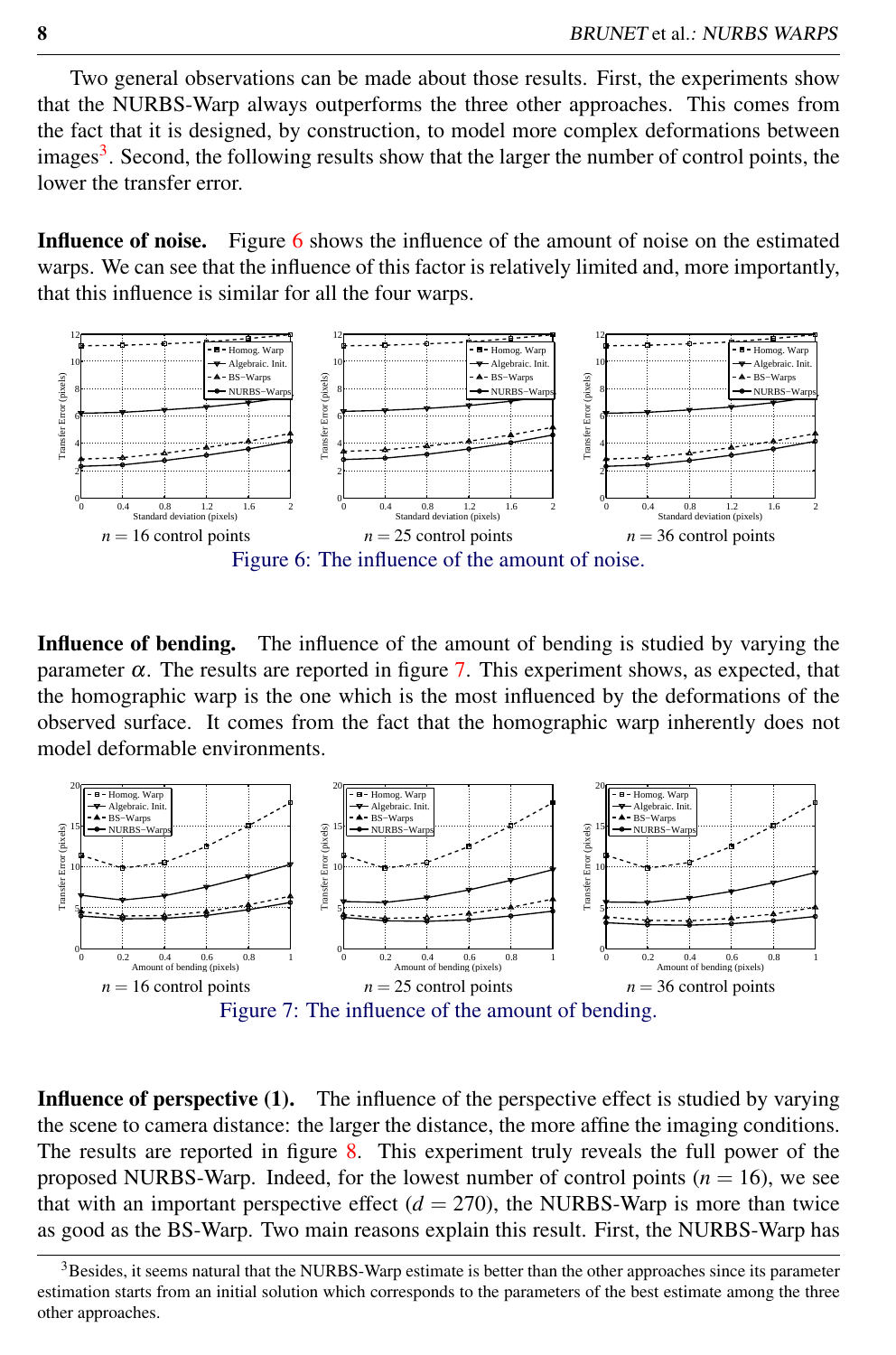been designed to model perspective effects. Second, the behavior of the BS-Warp is better for affine imaging conditions. Figure [8](#page-8-0) also shows that the BS-Warp can correctly model the deformations but it requires a large amount of control points.



<span id="page-8-0"></span>Influence of perspective (2). In the previous experiment the warps had to cope simultaneously with perspective effects and large surface deformations. As a consequence, it is difficult to see the benefit brought by our NURBS-Warp. We thus present the influence of perspective with less complex deformations. We use the same experimental setup except for the generated surface which is now obtained as the linear combination of a plane and a half-cylinder (see figure [9a](#page-8-1)). Figure [9c](#page-8-1) shows that the NURBS-Warp brings a real benefit compared to the BS-Warp when the perspective effect are important: for example, we see that compared to the BS-Warp, the NURBS-Warp transfer error is over 3 times lower for a camera to scene distance of 270 pixels.



<span id="page-8-1"></span>Figure 9: (a) Simple deformations are obtained using a linear combination of a plane and a half-cylinder. (b) The NURBS-Warp (black visualization grid) models better the perpective effect than the BS-Warp (dashed grid). The black circles represent the ground truth location of the vertices. (c) The BS-Warp transfer error divided by the one of the NURBS-Warp.

From the last two experiments, we can say that the proposed NURBS-Warp is well suited for large perspective effects. However, when the surface deformations are significant, both the NURBS-Warp and the BS-Warp require a lot of control points. Since it increases the number of degree of freedom, the BS-Warp can also cope with perspective effects.

#### 5.2 Real Images

Figures [10](#page-9-0) and [11](#page-9-1) show examples of warps estimated for a rigid and a deformable scene respectively. The warps are estimated from 130 point correspondences that we entered man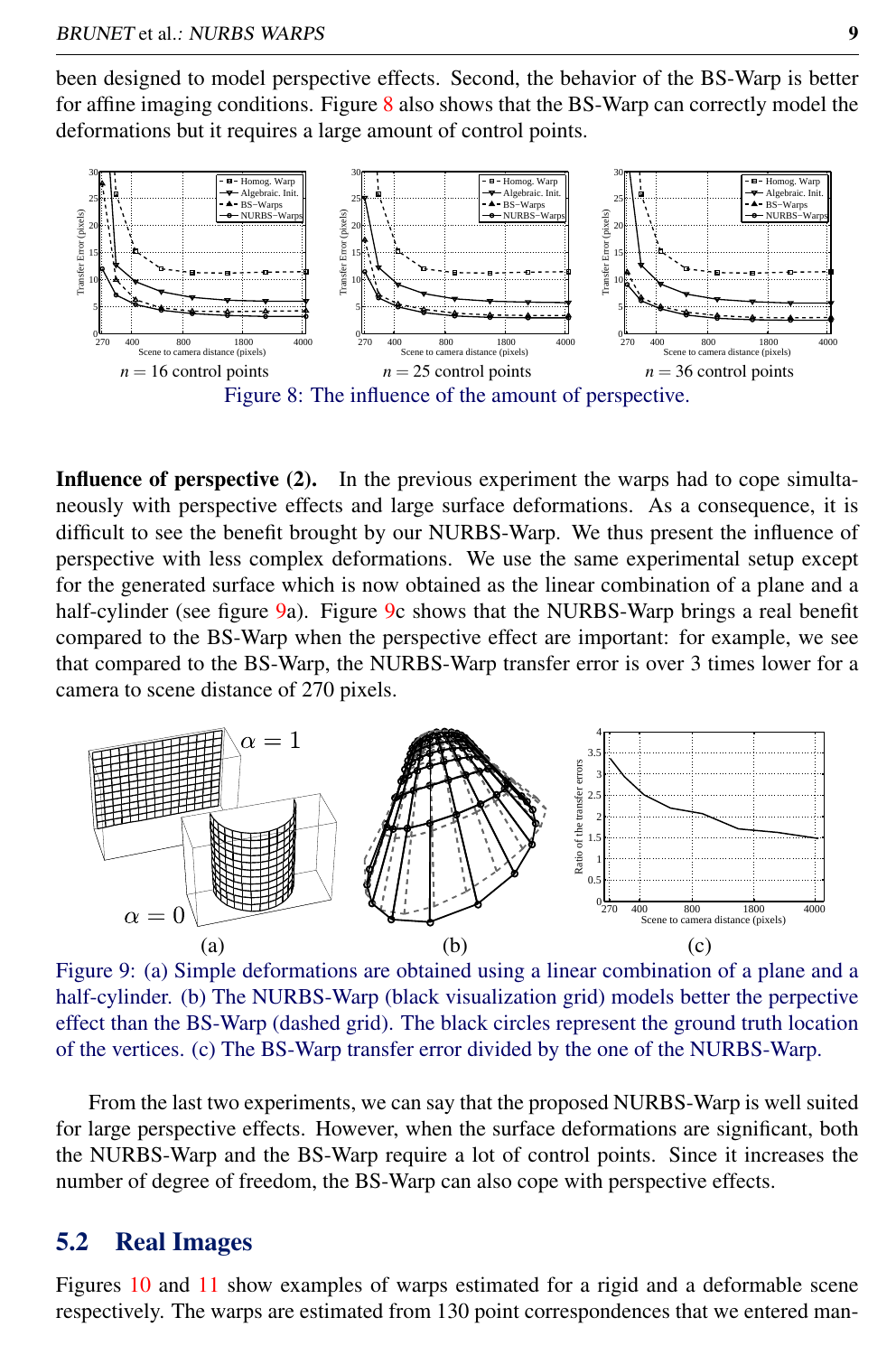ually (represented by the small circles). We set the number of control points to 16 for both the BS-Warp and the NURBS-Warp. The estimated warps are represented by a visualization grid. This grid is shown in its rest position in the first image. It is then transferred into the second image using the estimated warps. The conclusion of this experiment is that the NURBS-Warp is the one that gives the best results. This is especially true when perspective effects and surface deformations are combined. In particular, we can see in figure [11](#page-9-1) that the NURBS-Warp is the only warp able to retrieve realistic surface deformations.

<span id="page-9-0"></span>

First image TE=21.2 TE=12.6 TE=52.3 BS-Warp NURBS-Warp Homography Figure 11: Warp estimated for a deformable scene (TE: Transfer Error in pixels).

## <span id="page-9-1"></span>6 Conclusion

We introduced a new parametric warp we called NURBS-Warp. It was derived by analyzing the classical BS-Warp, that we showed is based on the two-way tensor product of bivariate B-Splines. As a first contribution, we showed that the BS-Warp is intrinsically affine: it does not model the effect of perspective projection. Our NURBS-Warp, based on the tensor product of NURBS, is an extension of the BS-Warp. It models perspective projection, and thus copes with more complex deformations with less control points, as our experimental results show. An estimation procedure from point correspondences was given. It allowed us to demonstrate the representational power of our warp compared to the BS-Warp, and against various factors such as noise, surface shape and number of control points. However, it might be interesting for future work to study how classical robust and pixel-based methods can be applied to our NURBS-Warp.